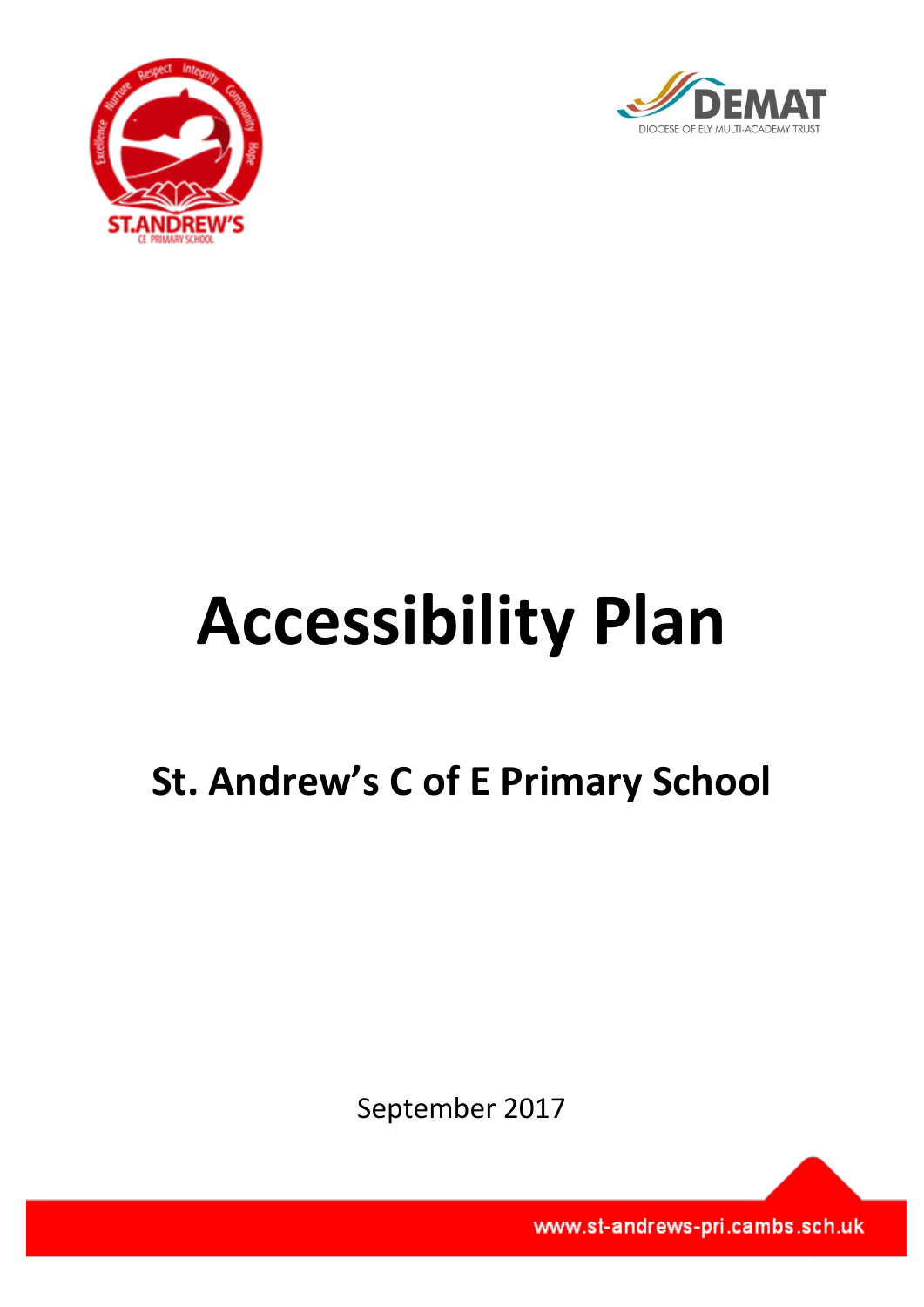April 2015 (updated September 2017):

Equality Objectives (and Accessibility Plan appendix)

**Objective 1: To measure the impact of extended learning activities on attainment and learning in the classroom. For focus groups (Boys, Girls, Pupil Premium, EAL ) to reach age expected levels by the end of KS2 or to make good progress from Year 3 to Year 6. Chosen with the Leadership Team and Extended School Academy Coordinator with data that establishes which groups require thought into improving their attendance at after school clubs.**

### **Procedure**

- Analysis of after school clubs and how many of the overall roll attend –use of 2016-17 academic year data
- Analysis by staff of pupil progress and the identification at the half term points of children who are falling behind in KS2
- Use of data (bullet point above) to continue to target pupils for clubs, and extended school activities
- Consultation with parents and children about clubs and whether there are any perceived gaps in provision (each year)
- Continue identification of particular groups in order to raise the overall number attending clubs but also a focus group identified whose progress needs accelerating
- Contacting parents/families of identified groups personally (FSM and added groups where appropriate)
- Set funding requirements for the 2015-2016 budget

#### **Responsibility**

Pupil Premium lead & Extra-Curricular lead will:

- Continue to collate and analyse activity club attendance data
- Continue to contact parents personally to consult and to discuss attendance at clubs.
- Continue to collect registers of all activity clubs
- Co-ordinate children coming to clubs and liaise with outside providers
- Write termly newsletters and advertise
- Continue budget planning

Headteacher and Deputy Headteacher will:

- Manage senior teams in all self-evaluation procedures including pupil progress
- Analyse data to identify children who need to accelerate their progress

• Liaise with Extra Curricular Lead to identify children not coming to clubs who are not progressing as well as they could and contribute to identifying a focus group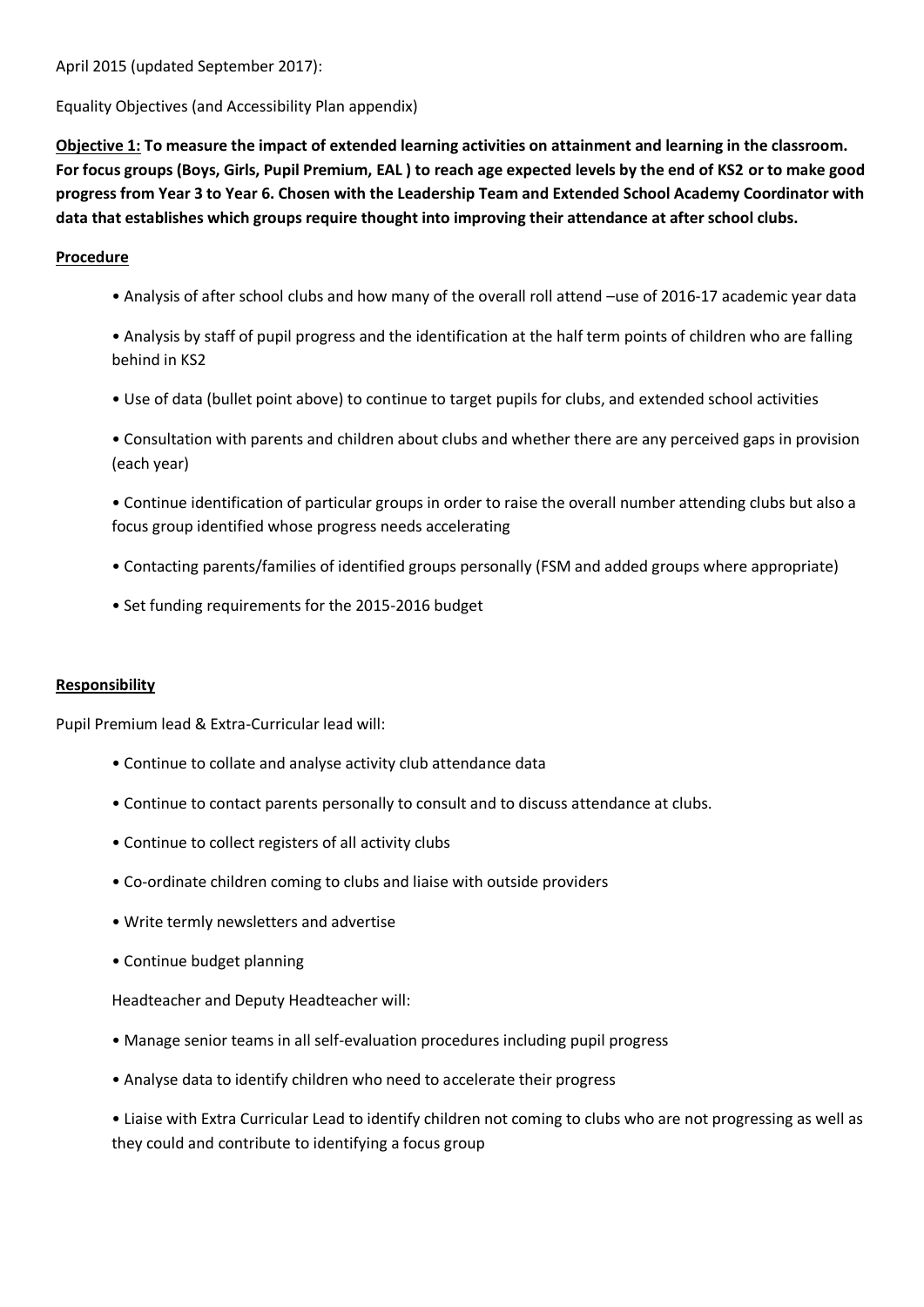#### **Measurable indicators:**

1. To improve the percentage of pupils attending clubs.

Summer 2015: 50% of children took part in one or more club 41% of SEN children took part in one or more club 33% of Pupil Premium children 45% of EAL children

We identified that we need to increase the level of participation of SEND children, and those whose attendance at school is a concern. This will help to increase the overall level of participation in activity clubs.

**Target:** For the focus groups to make good progress from Year 3 to the end of KS2 or to reach age related expectations thus ensuring the gap is narrowed for these children.

#### **Timing**

- To continue work on this plan with immediate effect
- To measure progress half-termly but continue with focus groups until they reach year 6

#### **Expense**

- £7000 Pupil Premium to support identified groups to do paid clubs, trips and activities
- Extended Schools Co-ordinator time Learning from Others
- Consultation with families of identified groups
- Liaison with Class Teachers, Home-Link Worker, School Office, Club Providers
- Pupil Premium Review April 2015 See Action Plan.

**Objective 2: To ensure that where under-achievement or under-attainment is identified in particular groups, the school works to narrow the gap and increase the progress of those children. To ensure all groups are at least in line with similar groups nationally at the end of 2014-2015 and to aim for good average progress and the narrowing of gaps in each cohort every year.**

**Chosen** At beginning of academic year (data-based decisions re the focus for the next academic year's being made at the end of the previous academic year). Groups where achievement and progress is of concern.

- SEN Support children throughout the school.
- More Able
- Pupil Premium children

#### **Procedure**

Use of tracking data to look at each identified group and pupil progress meetings/performance management process to target groups who may be falling behind.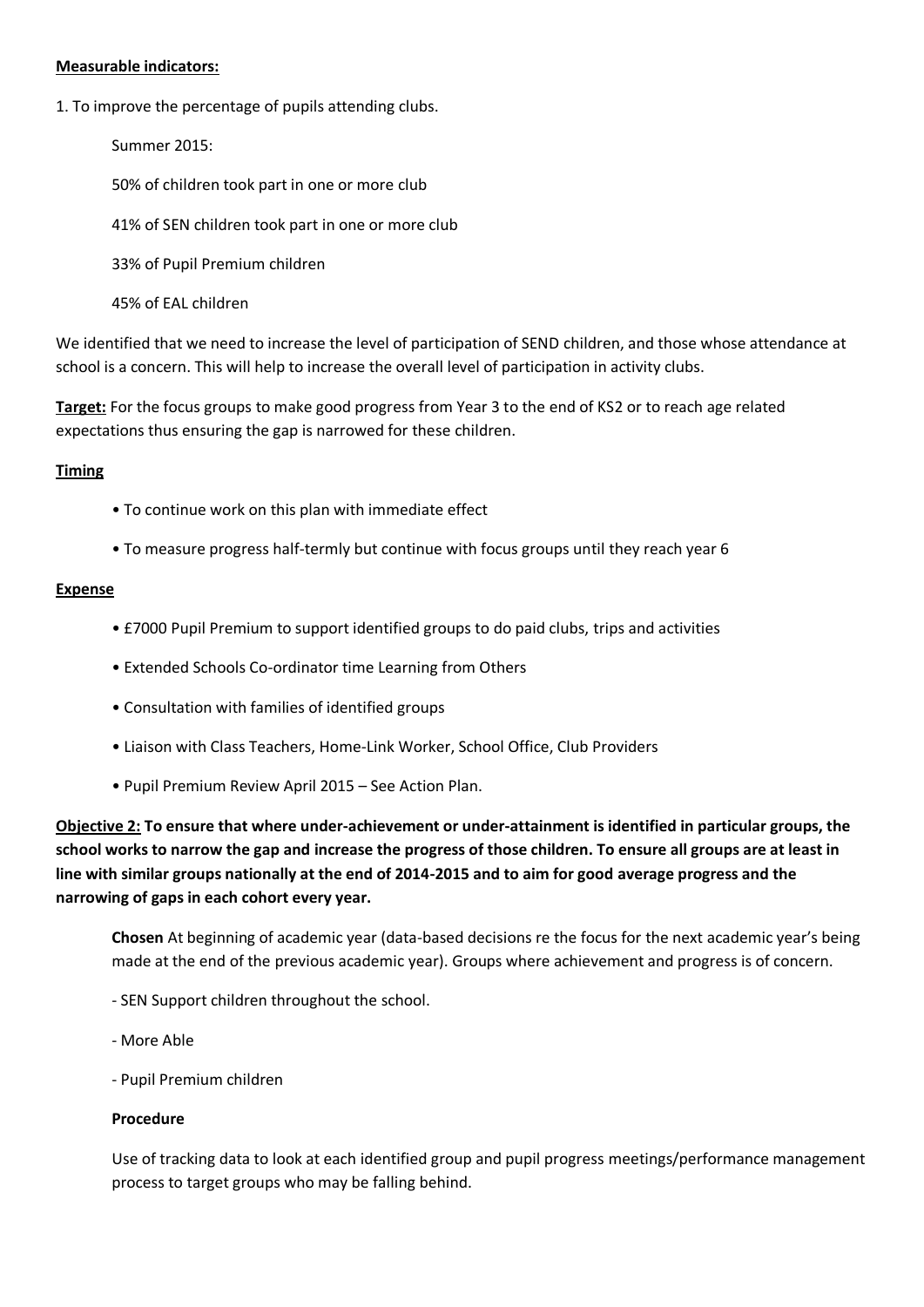## **Responsibility**

AH to take responsibility for groups and monitor progress.

#### **Measurable indicators**

 Measure progress data and aim for children to make progress from baselines in interventions. For all groups to be at least in line with similar groups nationally at the end of KS2

#### **Timing**

- Half-termly pupil progress meetings, termly data, and yearly comparison to national attainment and to look at average progress and individual progress
- Yearly self-evaluation cycle

#### **Expense**

- Teacher/Teaching assistant costs including for interventions/boosters
- Pupil premium money to meet individual needs

#### **Problems**

 Gauging comparison with national for particular groups when a child is in two or more of the identified groups thus a complex situation

#### **Learning from Others**

 Work with agencies and consultants to explore best interventions for each group and ways to assess small steps of progress in interventions

**Objective 3: To teach more about the richness and diversity of the UK and Britishness, and to ensure the ethnic and cultural backgrounds represented in the school are celebrated and acknowledged. To ensure that the school celebrates one cultural event each year as a whole school community.**

Chosen by the Headteacher/SIAMs and PSHCE Leader in order to reflect the change in ethnic mix which has increased in the last few years, and to reflect the Government agenda on Britishness.

#### **Procedure**

- Audit for equality using parent questionnaires
- Discussion with relevant subject leaders
- Use SIMS data to ascertain ethnic/cultural/religious mix of each class
- Consultation with SIT team.

#### **Responsibility**

• All staff to be aware of the religious and cultural mix of children in their class and to aim to celebrate/learn about those religions and to celebrate/learn about any special days or events linked to those represented cultures each year.

• Head/PSHCE Leader responsible for assemblies to aim to invite visitors in to represent different faiths and cultures